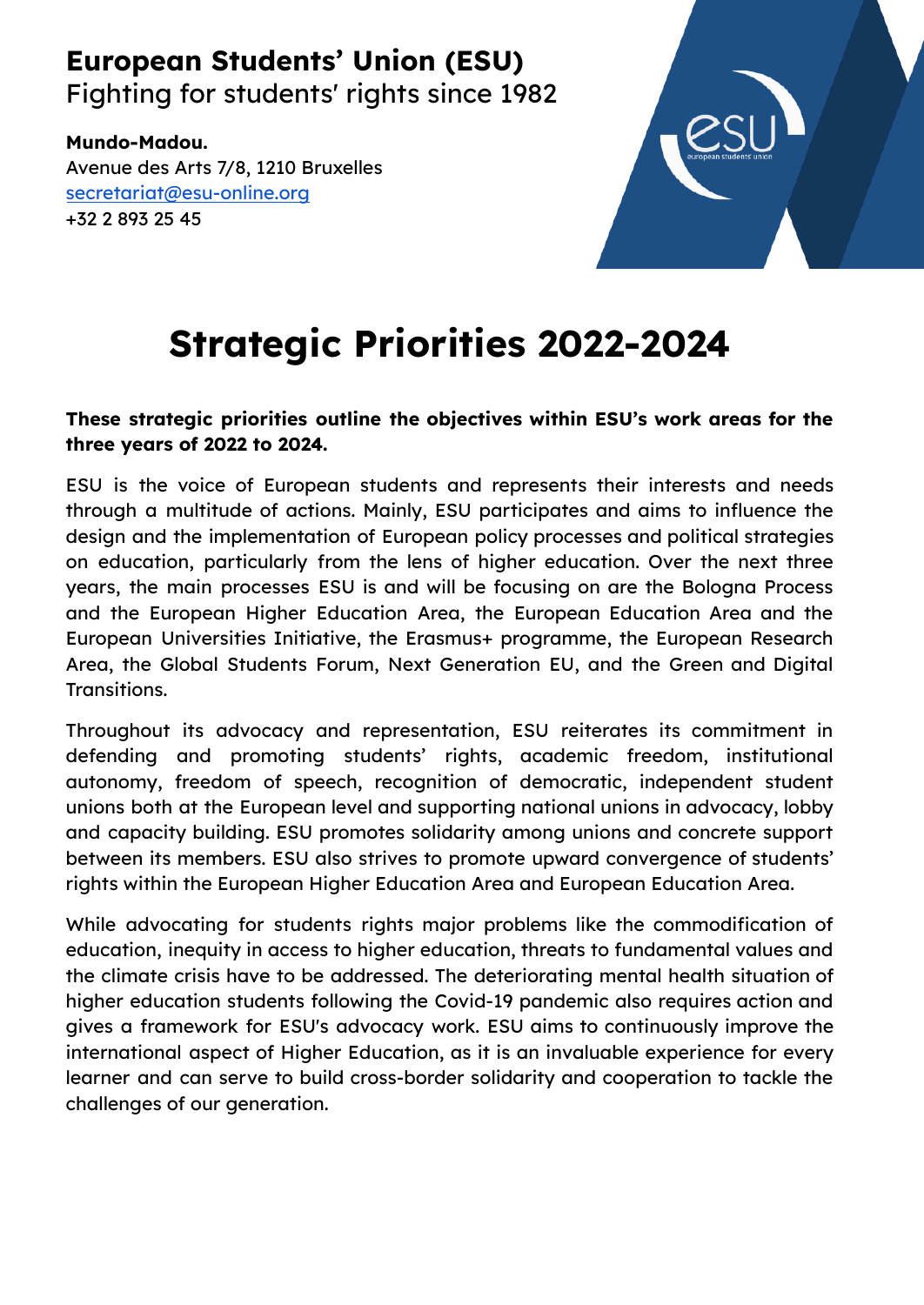ESU believes that education as a whole, and higher education more specifically, is not a commodity, rather a public utility, human right, and a social responsibility, the aim of which is to serve multiple purposes, including individual enrichment, global citizenship education, responsibility to the needs of the communities and societies, and acquisition of knowledge and skills to enable students to thrive in a rapidly changing economy and society.

## **2022 - 2024 CORE PRIORITIES:**

# **1. Defending Student Participation**

ESU has long stood against different trends of repression targeting academic and student freedoms in Europe and across the world. These range from systematic attacks to academic and student activists and repression of dissent to more subtle ways to decrease the organisational capacity of students to autonomously organise and to participate in the governance of higher education at the local and national levels. The democratic participation of students is one of the fundamental values of the European Higher Education Area. Unfortunately, the emergence of new institutionalised structures of cooperation between Higher Education Institutions at the European level so far mostly fails in achieving student democratic participation in decision-making processes, particularly on the national level.

- **1.1.** Monitoring and raising awareness on the breaches and struggles of students' rights to participation;
- **1.2.** Supporting student representatives in their lobby actions to enhance student participation in decision-making processes, as well as actions to increase students' rights in education laws as mentioned in the Students' Rights Charter;
- **1.3.** Enhancing multilevel collaborative and solidarity actions between student movements at the local, national, European and global levels, in collaboration with our international partners and the Global Student Forum;
- **1.4.** Advocating for better working conditions, equal rights and remuneration for the same work are given to students as to other workers regardless of whether the work is done as part of a learning experience or not;
- **1.5.** Supporting the creation of an effective monitoring and implementation system of fundamental values in the EHEA;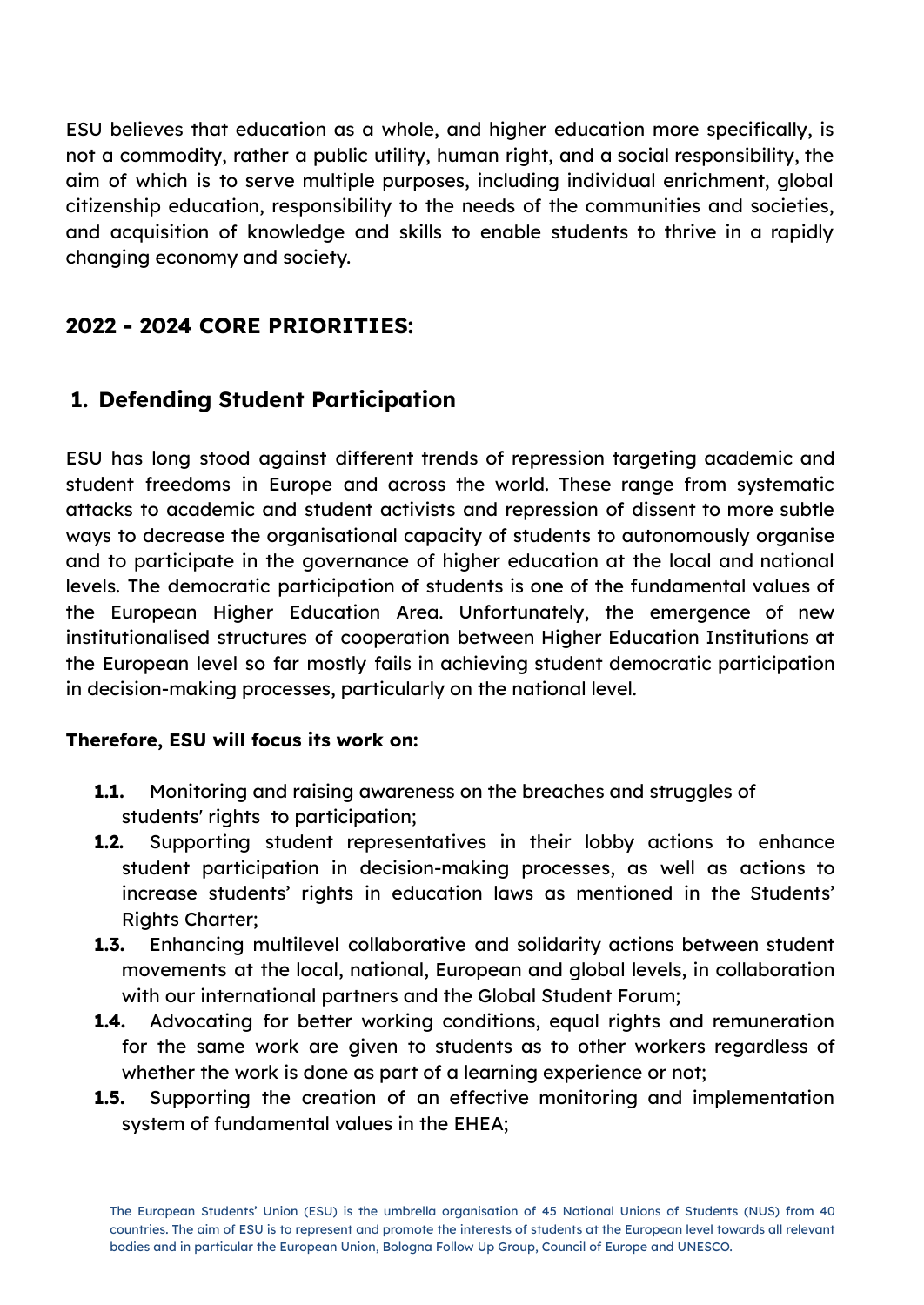- **1.6.** Mainstreaming the recognition of democratic participation of student representation in governance and decision-making processes, as well as their expertise in the relevant students matters, in multidimensional contexts (e.g. European Education Area, European Higher Education Area);
- **1.7.** Raising awareness on the public and institutional responsibility to provide sustainable support and resources for students and student organisations to participate in democratic processes;
- **1.8.** Supporting the endeavours for democratic student participation in international education organisations and global level fora;
- **1.9.** Supporting and acting at European level on student participation in EU initiatives such as European Universities Initiative or the implementation of Next Generation EU.

# **2. An inclusive HE Environment**

In an increasingly globalised world inclusive education serves as an indispensable characteristic of modern learning. Higher Education must recognise and respond to the needs of learners as well as the rapid societal changes that frame the learning environment of students. However, efforts cannot stop at acknowledgement but must lead to efforts of active inclusion. Inclusion in education is rooted deeply in the democratic principles of justice and equal opportunity. Consequently, inclusion involves modernising the provision of instruction, curricula, co-curricular, learning environments, assessment and learning outcomes to meet learning needs. Flexible learning pathways and the recognition of prior learning are among the main tools to achieve this. Furthermore, it is paramount to recognise the effects of dated frameworks of learning on student wellbeing. In recognising students' needs, there has to be an effort to provide educational, as well as social, economic, and welfare student support services that align with these student needs. Moreover, it is necessary to foster a broader study and knowledge on the matter of student financing and student policy data collection in order to have a comprehensive view of students' socio-economic conditions in the EHEA.

- **2.1.** Advocating for the Social Dimension within the EHEA as an integral part of high quality education by supporting the monitoring of the implementation of the principles and guidelines for strengthening the social dimension on the national and institutional levels;
- **2.2.** Calling for public funding streams and incentivising strategies for widening access and breaking down social, economic and institutional barriers between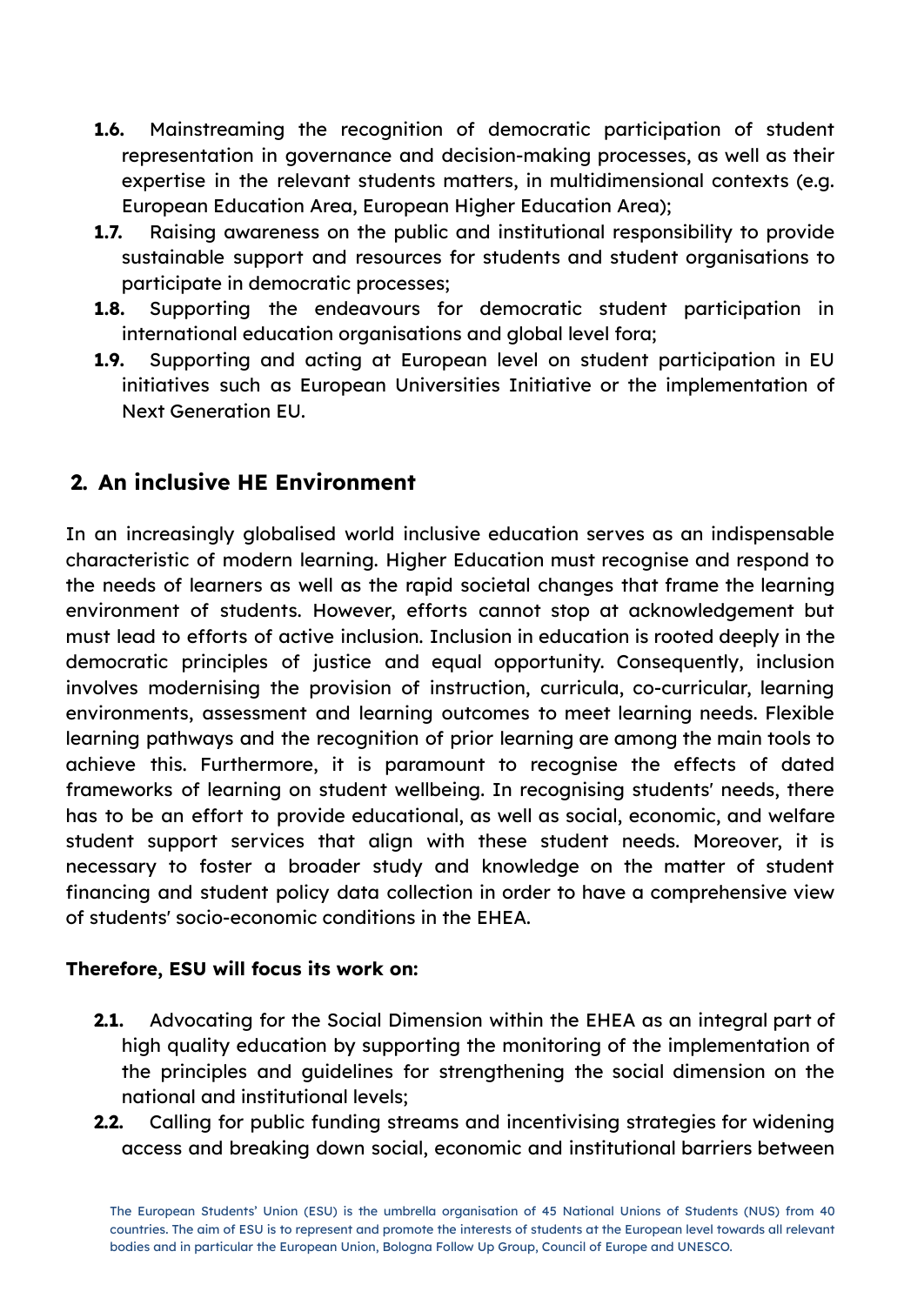all educational levels, with a lifelong learning perspective, and in the transitions between education and the world of work;

- **2.3.** Raising awareness for the need of effective, accessible and user-friendly student support services including, but not limited to: student counselling, financial support services, mental health services and services for students with disabilities. Students should be given access to information on these services;
- **2.4.** Supporting member unions and working at the European level towards establishing professional training for administrative and academic staff on implementing strategies for inclusion in higher education;
- **2.5.** Campaigning for mental health and mental wellbeing to be kept as a focus when implementing curriculum design and designing the learning environment and process as a whole;
- **2.6.** Supporting the creation of quality assured flexible learning pathways for students of diverse backgrounds, including part-time students and students who have already worked as well as marginalised groups and minorities, to equitably access, participate and succeed in their education as recognition of prior learning is essential for maintaining flexible study pathways;
- **2.7.** Advocating for access to digital tools, as well as training and resources to enhance the skills and the environment needed for making use of them;
- **2.8.** Implementing and promoting the Students at Risk initiative on the European level;
- **2.9.** Foster activities that study and analyse socio-economic conditions of students across Europe;
- **2.10.** Actively promoting a discrimination-free environment in HE on every basis.

#### **3. Internationalisation**

The COVID-19 pandemic has completely changed the perception of internationalisation and mobility. The health crisis has brought new ways of adapting to communication that were used for cross-border learning. ESU is continuing to promote that virtual learning should be used only in addition to physical mobility, not as its replacement. Our ambition of making higher education accessible is still jeopardised because there are learners left behind our higher education systems. ESU will hence advocate for creating better, sustainable and accessible conditions for mobility and internationalisation, taking into account its effects on countries involved.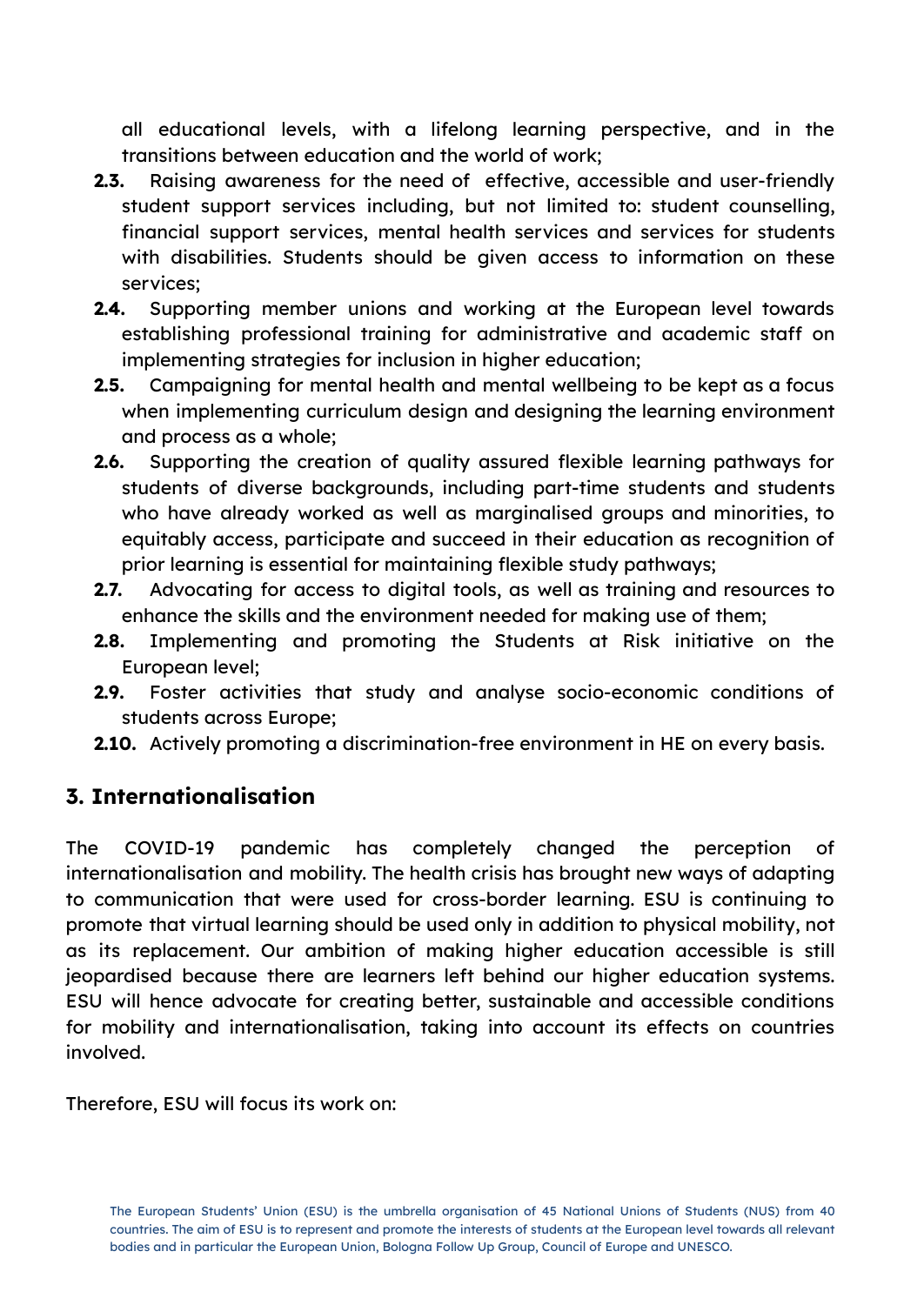- **3.1.** Promoting the broadening of the existing or setting new automatic recognition treaties for validated higher education degrees within EHEA and globally through tools such as the Lisbon Recognition Convention and the Global Recognition Convention;
- **3.2.** Addressing the main causes of brain drain and brain gain, while raising awareness on good practises in higher education that can tackle this topic;
- **3.3.** Stressing the importance of accessibility of sustainable physical mobility and its differentiation from blended and virtual mobility. ESU finds physical mobility to be a key factor when discussing structural mobility advocating to remove barriers;
- **3.4.** Equalising financial support and access for EU and non-EU students studying;
- **3.5.** Promoting the accessibility of intercontinental student mobility as that which exists for mobility within Europe;
- **3.6.** Advocating for the increase of financial resources for the Erasmus+ programme and for the increase of opportunities for student mobility at the European level;
- **3.7.** Promoting diversity and equal position of Higher Education Institutes in European Universities alliances.

# **4. A sustainable and innovative HE**

The responsibility of HEIs in general society cannot be ignored in a comprehensive approach towards a sustainable future. ESU is continuing to advocate for an innovative learning and teaching environment. Starting from the concept of climate justice, HEIs should implement study frameworks that are student-centred and sustainable at environmental, economic, and social levels. Focusing especially on environmental sustainability, the focus should be on combining investment in technologies and infrastructures with a stronger commitment for an eco-sustainable culture and responsible digital innovation. A major factor suppressing progress is the issue of vested interests in the funding of HEI.

- **4.1.** Actively promoting the cohesion between research and education as well as evidence-based policymaking;
- **4.2.** Campaigning against the commodification of education, including raising awareness on the impact of financial resources, HE management models as well as structural reforms on the public responsibility of higher education;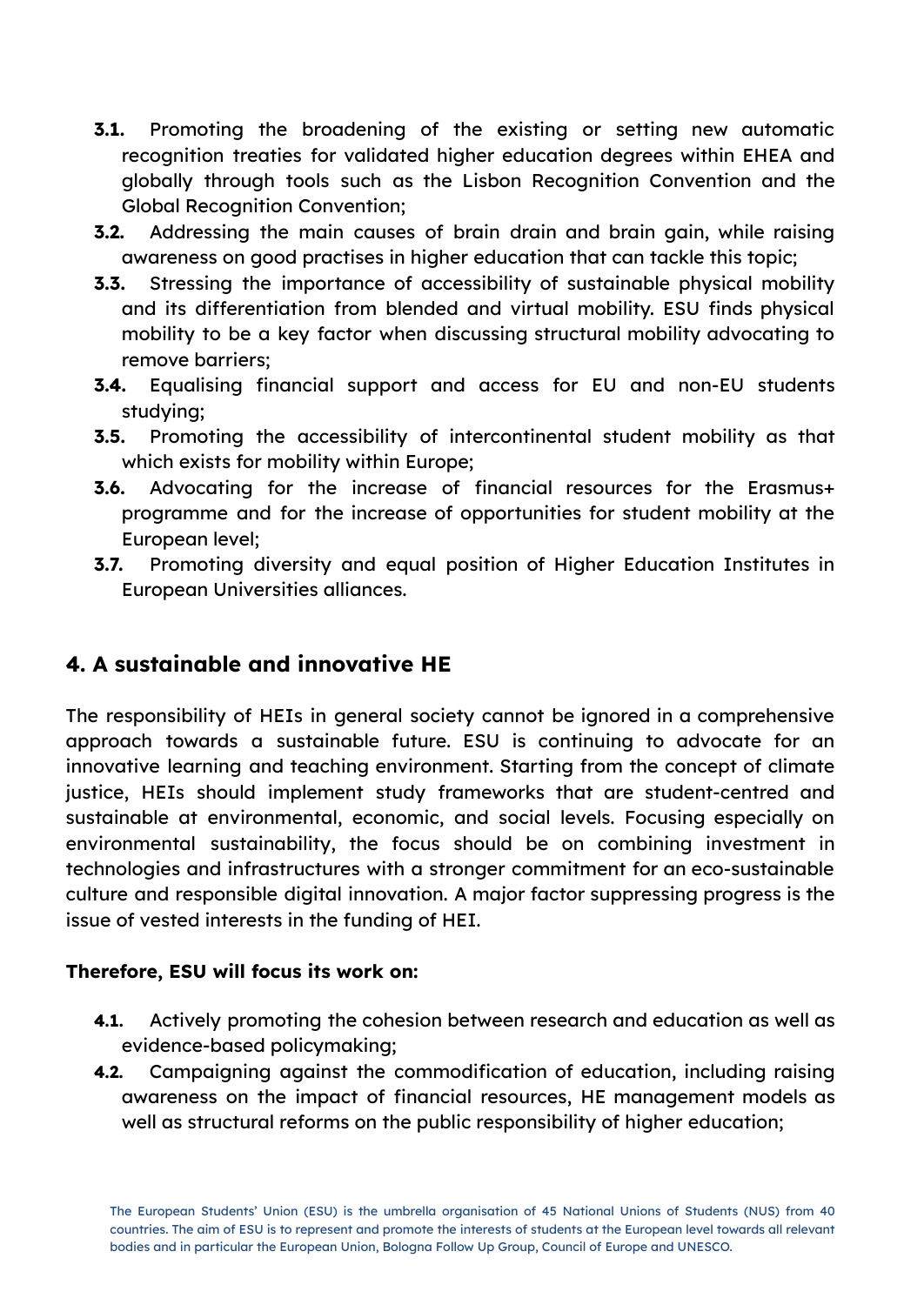- **4.3.** Enhancing resources for didactical, pedagogical and methodological training for the teaching staff to promote student-centred innovation in learning and teaching, particularly to help students gain more transferable skills (sustainability, entrepreneurship, human rights as well as global and democratic citizenship, data literacy) for the good of the society;
- **4.4.** Advocating for sustainability to be embedded through a social justice lens into education policy as well as the curricula;
- **4.5.** Supporting NUSes in assessing sustainable financing and public responsibility models to mitigate or eliminate possible commodification tendencies;
- **4.6.** Interlinking education and research to promote the OpenScience approach, research and academic integrity, also in relation to the third cycle of higher education;
- **4.7.** Monitoring the emergence of any structural cooperation models between HEIs to prevent possible harmful imbalances within the national higher education systems and EHEA as a whole;
- **4.8.** Proposing and supporting legislative changes, which will lead to removing obstacles in the further implementation of Bologna tools and other developments resulting in a higher convergence of HE systems across the EHEA;
- **4.9.** Advocating for cooperation between students and HEIs on a European and global level on sustainability as well as to encourage divestment from shares in fossil fuel companies;
- **4.10.** Define and act upon the decolonisation of education in Europe;
- **4.11.** Actively engage in the discourse and use of Artificial Intelligence, learning analytics in the educational context and its impact on students, their education, and rights;
- **4.12.** Raise awareness amongst the student movement on Intellectual property rights.

# **5. Quality Higher Education**

ESU stresses that quality education for all should be the goal of planning, providing, and assessing higher education. Quality Education must continue to be a priority and primarily focus on enhancing the quality of higher education institutions and programmes, while ensuring that students are able to achieve the intended learning outcomes and their learning experience remains at the forefront of institutional missions. Quality assurance processes should continue to enhance learners'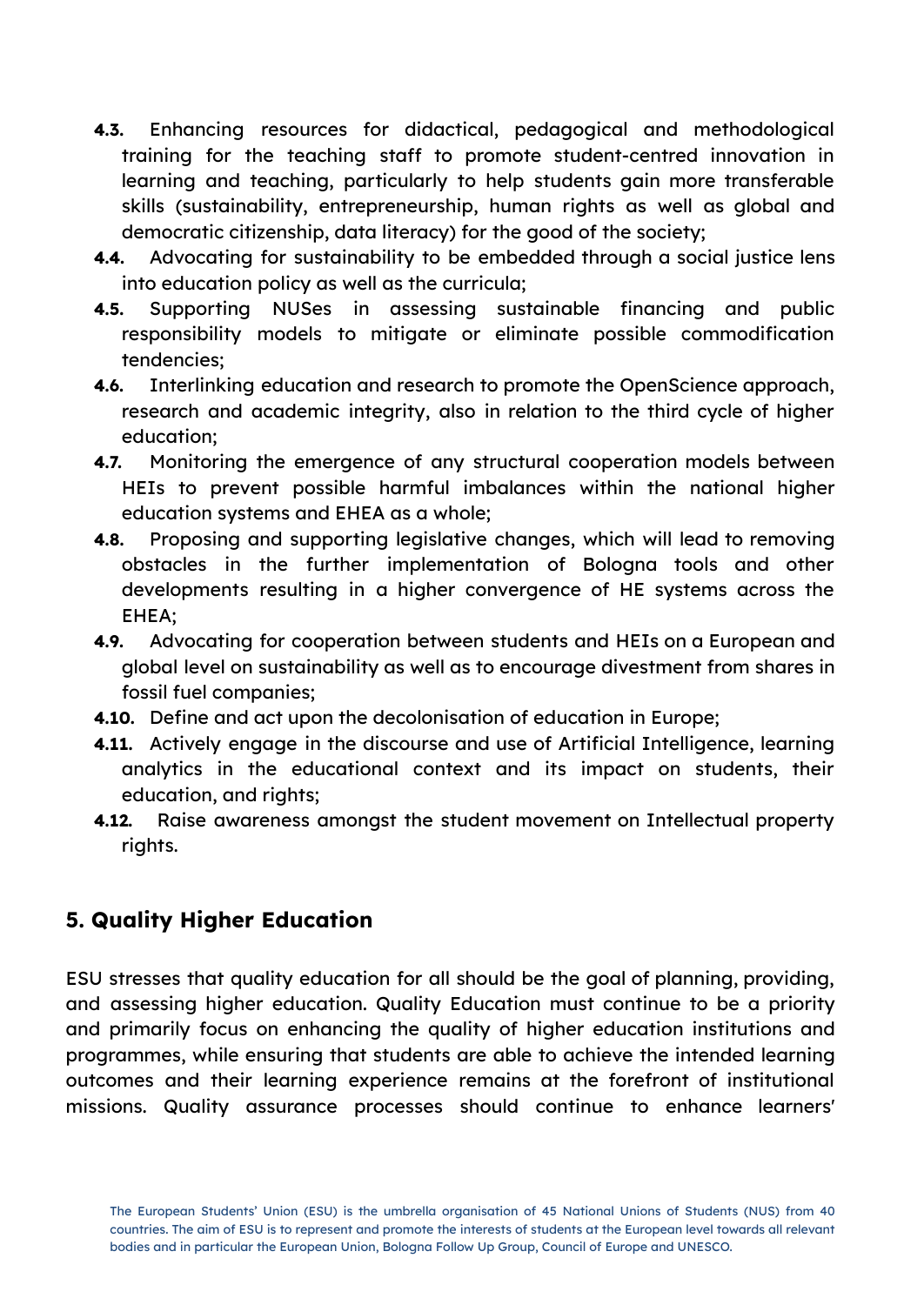experience in EHEA while gaining a higher level of ownership of their own learning, its delivery and quality.

#### **Therefore, ESU will focus its work on:**

- **5.1.** Promoting Student-Centred Learning, and translating the current and future components of Higher Education through this approach:
- **5.2.** Developing QA tools to ensure the quality of digital education as well as advocating for technological research and development in digital education to serve the students' needs;
- **5.3.** Being a close partner for the developments and the process of the implementation and revision of the ESGs;
- **5.4.** Advocating for the implementation of Bologna Tools, including Qualifications' Framework, ECTS, and digitalised register of learners' education;
- **5.5.** Being actively involved in reducing the cross/border barriers in achieving the outcomes in areas such as recognition, joint degrees, and joint programs;
- **5.6.** Developing the ESU's Quality Assurance students' pool according to the ESU QA Pool strategic development plan;
- **5.7.** Continuing and strengthening the advocacy for student participation in the processes concerning the quality of education, the structure of educational programmes, and quality assurance;
- **5.8.** Supporting QA of European Universities.

### **6. Organisational Development**

ESU will work on introducing different models and organisational development strategies to identify organisational problems and opportunities to produce/sth techniques and processes for facilitating organisational and financial growth and improvement.

- **6.1.** Establishing an improved communication stream and membership engagement to achieve increased involvement of the member organisations in ESU's work on all levels;
- **6.2.** Ensuring diversified sources of funding for ESU by working towards building a financial plan that is sustainable and fit for purpose;